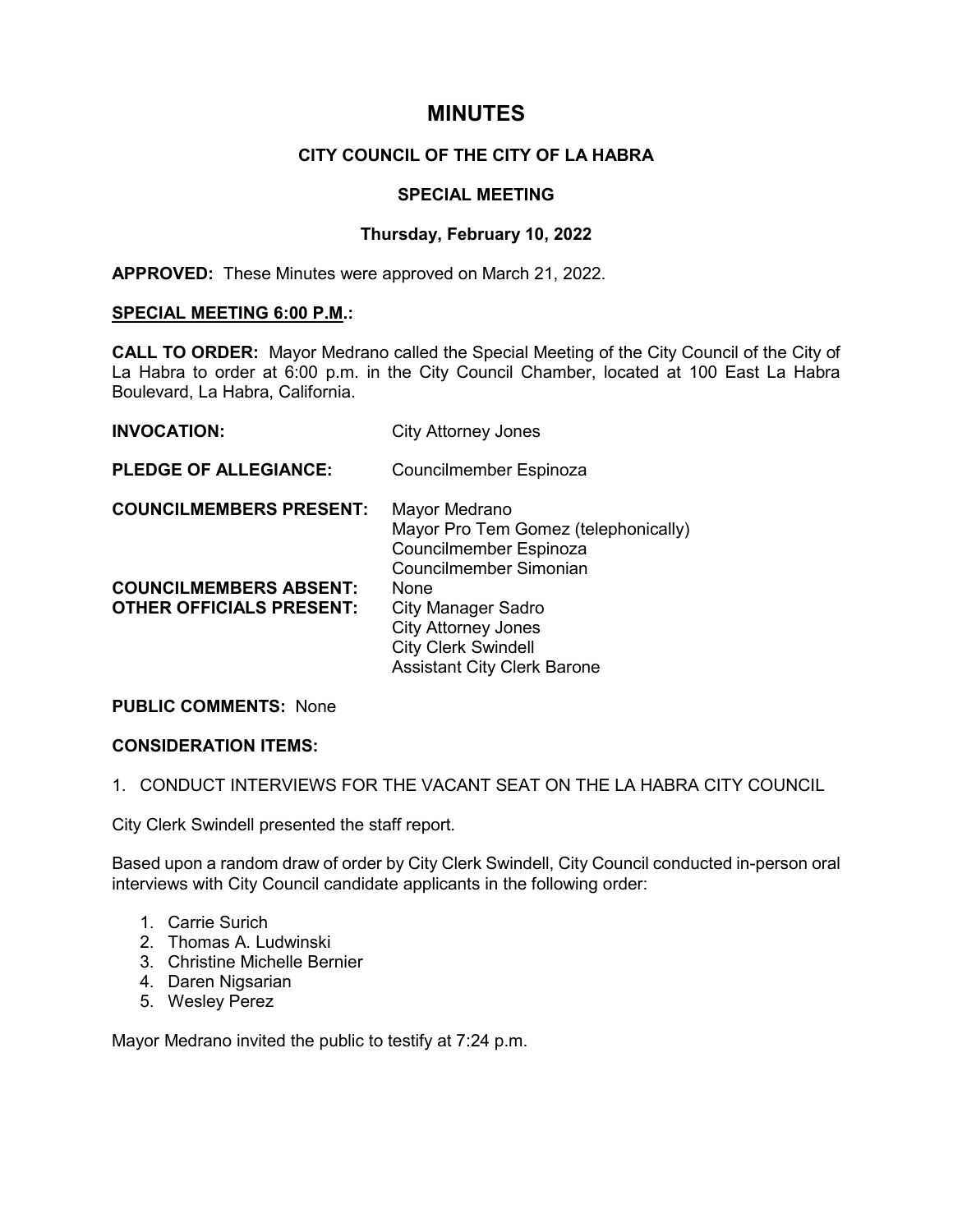The following La Habra residents spoke in support of the appointment of Carrie Surich to the vacant seat on the City Council:

- Alana Flores
- Judian Tinsley
- Jim Lozano
- Randy McMillan
- Doug Gulmond

City Manager Sadro stated that in addition to the speakers, seven letters of support were received – four in support of applicant Bernier and three in support of applicant Surich. City Manager Sadro asked Mayor Medrano if he preferred that City Clerk Swindell read each letter of support received, or if posting them for the record on the City's website would be sufficient. Mayor Medrano indicated that posting the letters of support on the City website was sufficient.

Mayor Medrano closed public testimony at 7:34 p.m.

City Council discussion included: qualifications and experience of applicants; the high caliber of the applicants interviewed and considered for the City Council vacancy; encouragement for each applicant not appointed to City Council to continue their community involvement; the upcoming General Municipal Election and potential future City Council vacancies; and the difficulty involved for City Council to make a final decision to fill the City Council vacancy.

City Clerk Swindell opened nominations for the position of City Council. Mayor Pro Tem Gomez nominated Daren Nigsarian. There were no other nominations presented. MOVED by Mayor Pro Tem Gomez, seconded by Mayor Medrano, and CARRIED UNANIMOUSLY (4-0) TO CLOSE NOMINATIONS AND CAST A UNANIMOUS VOTE TO APPOINT DAREN NIGSARIAN TO FILL THE VACANT SEAT ON THE LA HABRA CITY COUNCIL.

Said motion CARRIED by the following roll call vote:

AYES: Mayor Medrano, Mayor Pro Tem Gomez, Councilmember Espinoza, Councilmember Simonian NOES: NONE ABSTAIN: NONE ABSENT: NONE

Mayor Medrano congratulated Daren Nigsarian.

City Clerk Swindell swore newly appointed City Councilmember Nigsarian into office.

#### **COMMENTS FROM STAFF:** None

## **COMMENTS FROM COUNCILMEMBERS:** None